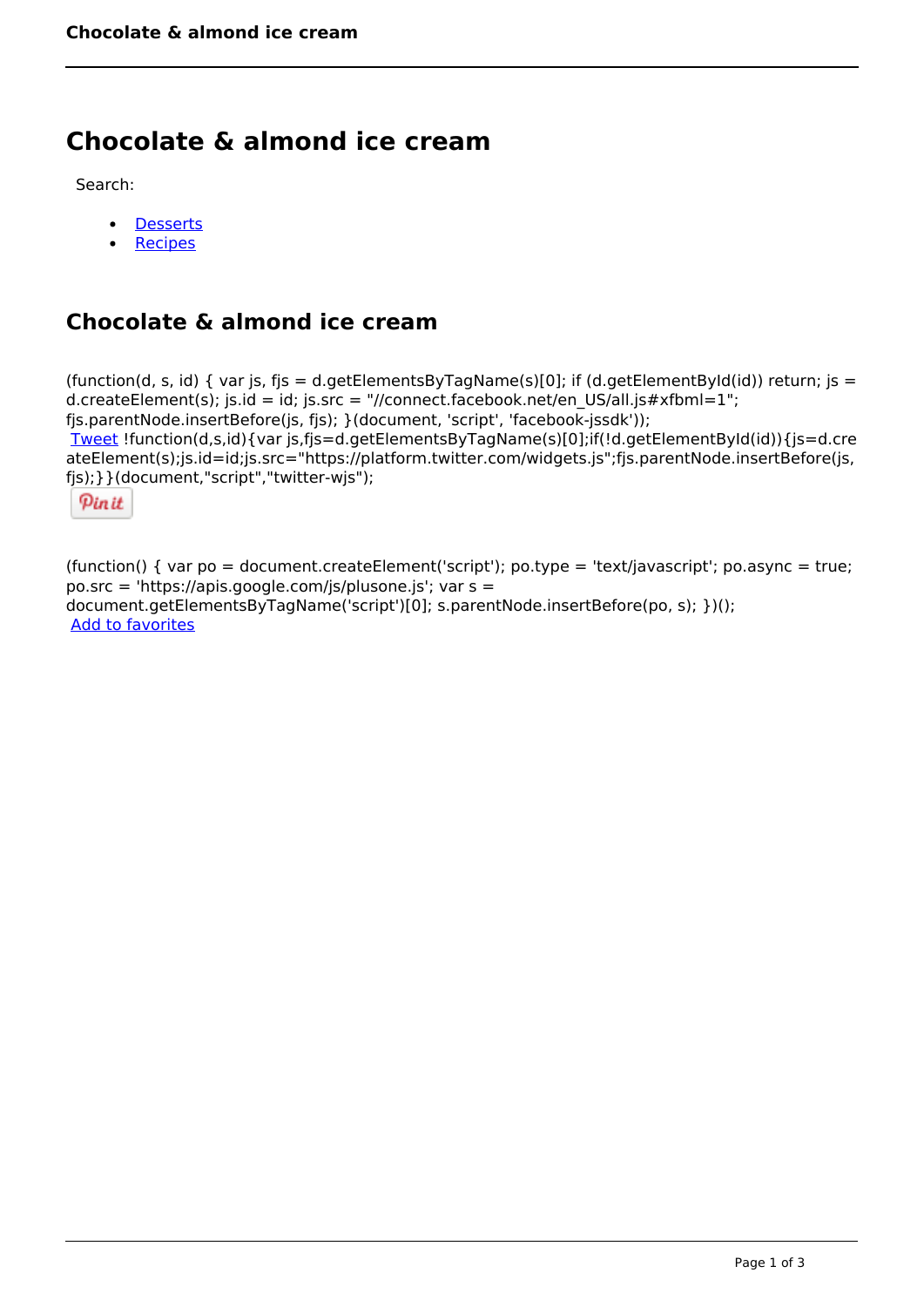

Rate this recipe

0 people are cooking this [Count me in](https://www.naturalhealthmag.com.au/flag/flag/favorites/2116?destination=printpdf%2F2116&token=6c78b996414bb7156e978ef59dcb4d94)

A deliciously rich vegan ice cream with almonds.

## **Ingredients** Serves 4

- 3 [bananas](http://www.naturalhealthmag.com.au/nourish/chocolate-banana-ice-cream)
- 130 g [almonds](http://www.naturalhealthmag.com.au/nourish/homeade-granola-bars-recipe)
- 1 large, ripe [avocado](http://www.naturalhealthmag.com.au/nourish/pear-avocado-%E2%80%A8rocket-open-sandwiches)
- 400 ml [coconut milk](http://www.naturalhealthmag.com.au/nourish/coconut-chia-pudding)
- $\cdot$   $\frac{1}{2}$  cup honey
- 6 dates, softened in a little water and drained
- 1 tsp vanilla bean essence
- 4 tbsp cocoa powder

## **Method**

Peel bananas and place in a plastic bag. Freeze for at least 3 hours or overnight.

Process almonds in a mixer until they resemble small pebbles. Remove almonds and set aside.

In the same mixer, process frozen bananas, avocado, coconut milk, honey, dates, vanilla and cocoa